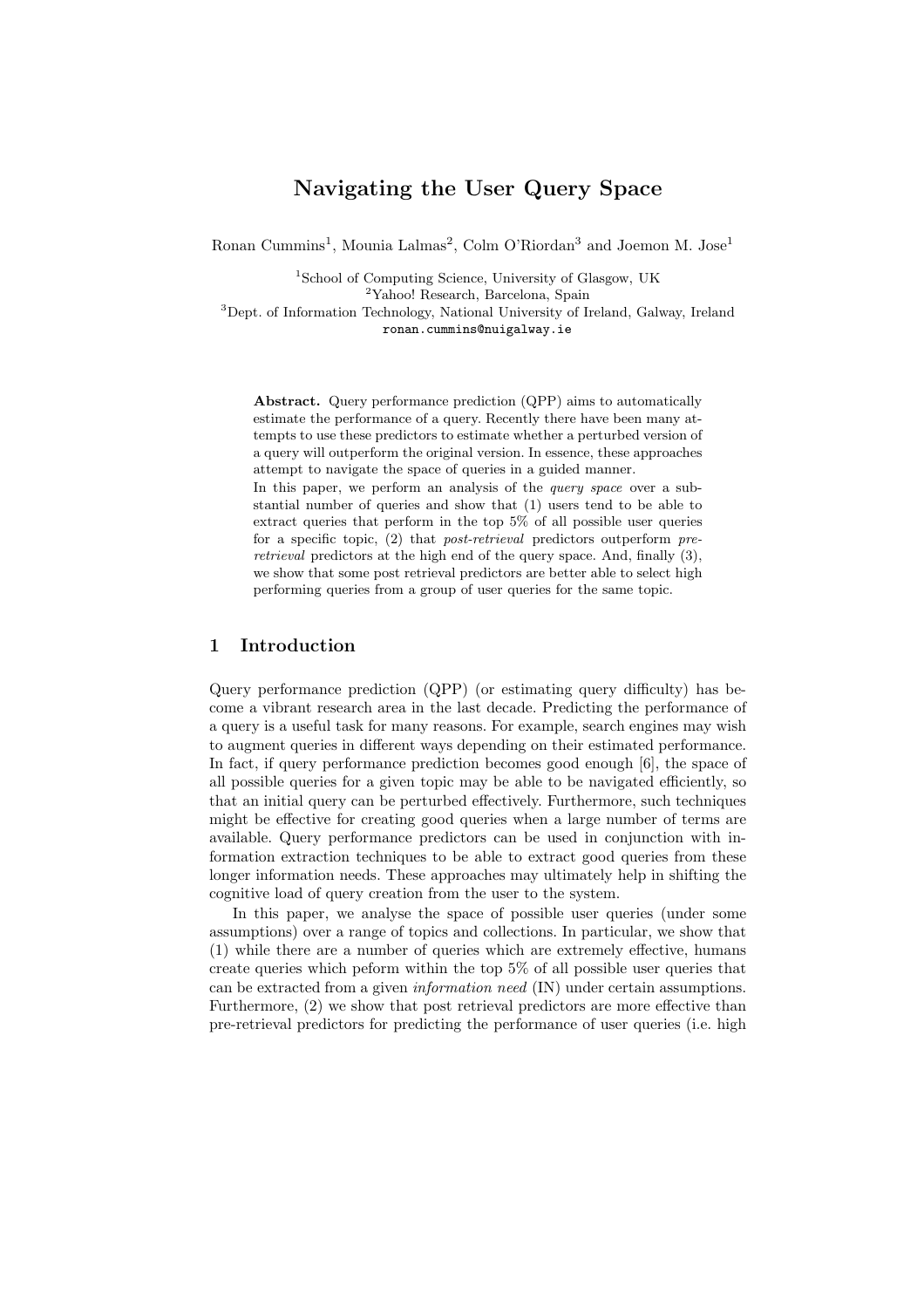performing queries for a topic). Finally, (3) we demonstrate that some postretrieval predictors are very successful at selecting high performing queries from a set of user queries (for the same topic).

The remainder of the paper is organised as follows: Section 2 presents background and related research that is relevant to this work. Section 3 comprises three parts. In section 3.1, we perform an analysis of the query space for a number of topics and collections. In section 3.2, we conduct a study which outlines the correlation of numerous pre- and post-retrieval predictors on sets of user queries for the same topic. Section 3.3 demonstrates a practical application of using predictors to select good user queries. Finally, section 4 outlines our conclusions.

## 2 Background and Related Research

Fundamentally, retrieval predictors can be divided into two classes: pre-retrieval  $[7, 6, 12]$  and *post-retrieval*  $[3, 10, 11]$  predictors. Pre-retrieval predictors use features from the query, document and collection before a query has been processed in order to ascertain its performance. Conversely, post-retrieval predictors analyse the result list, scores and complex features to create predictors that have a higher overhead in terms of computation [2]. One of the earliest approaches to QPP has been that of the clarity score [3], which measures the KL-divergence between the query and collection model in a language modelling framework. Recent research has shown that the standard deviation  $(\sigma)$  of scores in a ranked list is a good predictor of query performance [10, 11] for the traditional QPP task. It has also been shown [10] that even better prediction can be obtained if a variable cut-off point is used (i.e. different cut-off points for different queries). A relatively new predictor has also been introduced where the standard deviation of the first  $N$  documents is calculated, where  $N$  is the number of documents in the head of the list that are within a certain a percentage (i.e. 50%) of the top score [5].

Recently work has been conducted into combining retrieval predictors with the aim of improving performance by reducing queries that may contain noisy terms (e.g. noisy terms in the description field of topics) [9, 1]. Some work similar to the research outlined herein has been conducted [8]. However, we place the problem of selecting user queries in a query prediction framework, and review a substantial number of high performing pre-retrieval and post-retrieval methods. We also conduct an analysis of how effective users are at the task of query extraction.

#### 3 Experimental Analysis

In this section, we conduct and analysis of the query space. Firstly, we show that the ranked performance of queries follows a power law distribution, and that user create queries that lie within the fifth percentile of such a distribution. Then, we perform an analysis of a number of pre-retrieval and post-retrieval predictors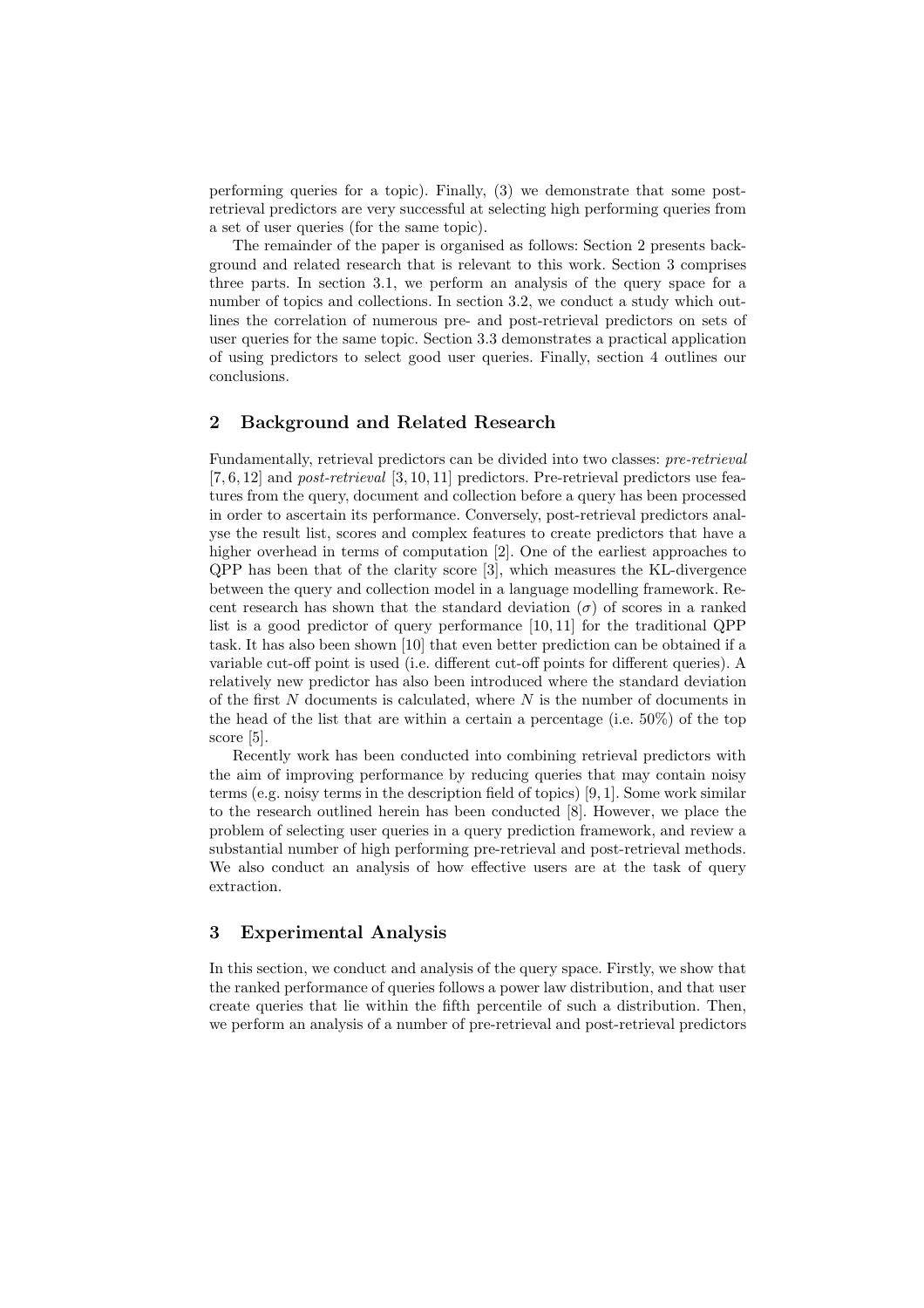and show that post-retrieval predictors can more easily predict high performing queries.

#### 3.1 Sampling the User Query Space

First we outline two assumptions that constrain this work; (1) We assume user queries consist of queries of not longer than six terms (research has indicated that the vast majority of user queries are indeed less that this). And (2) we assume that user queries comprise terms that appear somewhere in the TREC topic statement (i.e. title, desc, and narrative), as these topic statements model actual information needs).

Now, to analyse the user query space in a thorough manner, we wish to sample a large number of the high performing queries that a user might possibly generate (when prompted with an *information need*). Given that there are  $2^N$  possible queries for an *information need* of  $N$  terms, we cannot exhaustively evaluate and analyse all possible queries. Therefore, we create a sample of queries for a topic in the following manner; (1) We extract the top 20 (i.e.  $N = 20$ ) most discriminative terms  $(idf)$  from the topic (this is all the terms for some topics) to be used in our sample user queries. (2) We submit all queries of length one and two terms, and record their performance (average precision). Then (3), for all other queries from length three to six terms (in that order), if a query has an estimated<sup>1</sup> performance within  $66\%$  of the best query found thus far for that information need, we submit it to the system and record its performance. Therefore, we are quite confident that by the end of the process we have a large selection of queries within the high end of the query space. Figure 1 shows that the distribution of queries when ranked by performance (mean average precision) follows a power law (i.e. there are few high performing queries and many poorly performing ones).

We asked human annotators to extract keyword type queries from the *desc* and narr fields in a topic (similarly to previous research  $[4]$ ). This resulted in four sets of short keyword type queries for each topic. Table 1 shows the percentage of queries found in our sampling approach that outperform the actual user queries  $2$ . The analysis shows that users perform around the fifth percentile of all possible queries for the query extraction task. Another important point to note is that users do not simply extract the same good queries. We analysed all possible pairs of user queries (within each topic) and found that 89% of all possible query pairs are unique. This indicates that user queries for the same topic (even when prompted with the actual *desc* and *narr*) are quite varied.

<sup>&</sup>lt;sup>1</sup> When estimating a query of length  $Q$ , we find the performance of one of its subqueries of length  $Q - 1$  and aggregate this with the performance of the single query term remaining. This is very generous estimation of a query and is likely to over-

estimate the performance of a query.  $^{\rm 2}$  We created another sample of the query space by exhaustively evaluating all queries of length one, two and three, and obtained nearly identical statistics.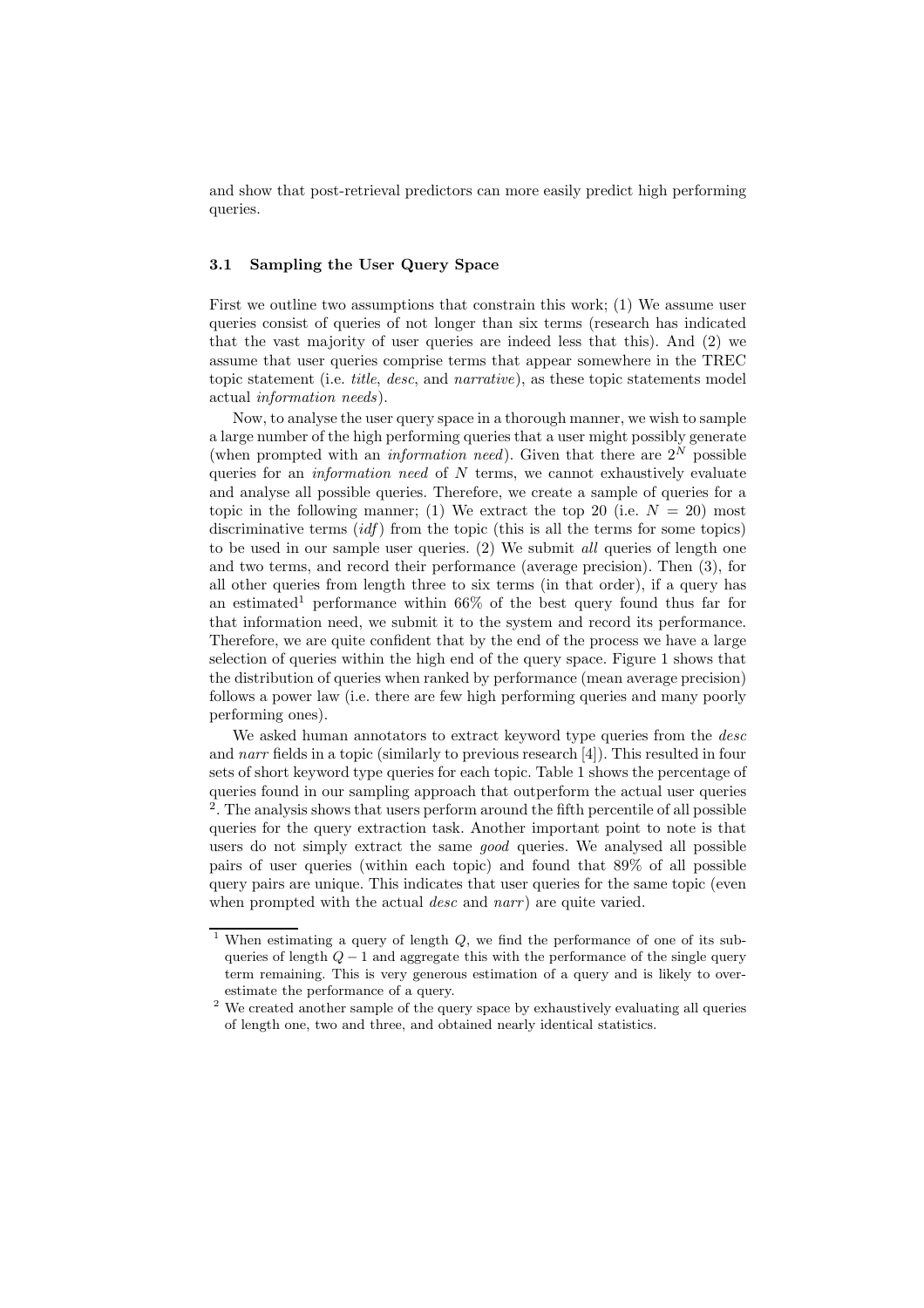

Fig. 1. Performance of All Queries

Table 1. Percentile Report (and Standard Deviation) for User Queries

|             | $\text{Collection}$ Topic Range $\#$ Topics User1 |     |                                                          | User2 | User3 | User4 |
|-------------|---------------------------------------------------|-----|----------------------------------------------------------|-------|-------|-------|
| AP          | 051-200                                           | 149 | $(4.0 (4.0) 3.4 (3.5) 3.0 (3.1) 3.3 (3.5))$              |       |       |       |
| <b>FBIS</b> | 301-450                                           | 116 | $(4.8 (7.8) 4.8 (7.8) 5.3 (7.6) 4.8 (7.6)$               |       |       |       |
| <b>FT</b>   | 250-450                                           | 188 | $\left  5.2 (8.6) 5.3 (8.5) 5.7 (8.4) 5.7 (9.3) \right $ |       |       |       |
| <b>WSJ</b>  | 051-200                                           | 150 | $\left  5.7(7.8) 4.6(6.6) 5.0(7.6) 4.1(6.0) \right $     |       |       |       |

#### 3.2 Correlation of User Extracted Queries

In this section, we report the performance of a number of representative preretrieval and post-retrieval performance predictors from the literature<sup>3</sup> on the task of query performance prediction within each topic. We increase the number of queries per topics to five by including the original desc field. Although, we have only five queries for each topic, we have a large amount of topics across which to average the correlation coefficients. Furthermore, we know that the five queries for each topic are high performing queries, and we can confirm that for over 75% of the topics the full five queries are unique.

The best pre-retrieval predictors from the literature are the simplified clarity score (scs), the average idf of query terms  $(idf_{avg})$ , the maximum idf of the query terms  $(idf_{max})$ , the scq score, the normalised scq (nscq) score, and the maximum contributing term to the scq score  $(sq_{max})$  [12]. Some of the highest performing post-retrieval predictors from the literature are query clarity (clarity), standard deviation at 100 documents  $(\sigma_{100})$ , a normalised version of standard deviation at 100 documents (i.e. the *ncq* predictor  $[11]$ ), the maximum standard deviation in the ranked-list  $(\sigma_{max})$  [10]. We also use two new predictors that calculate

<sup>3</sup> While we have not included, nor conducted experiments on, an exhaustive list of pre-retrieval and post-retrieval predictors, we have included the highest performing predictors from the literature.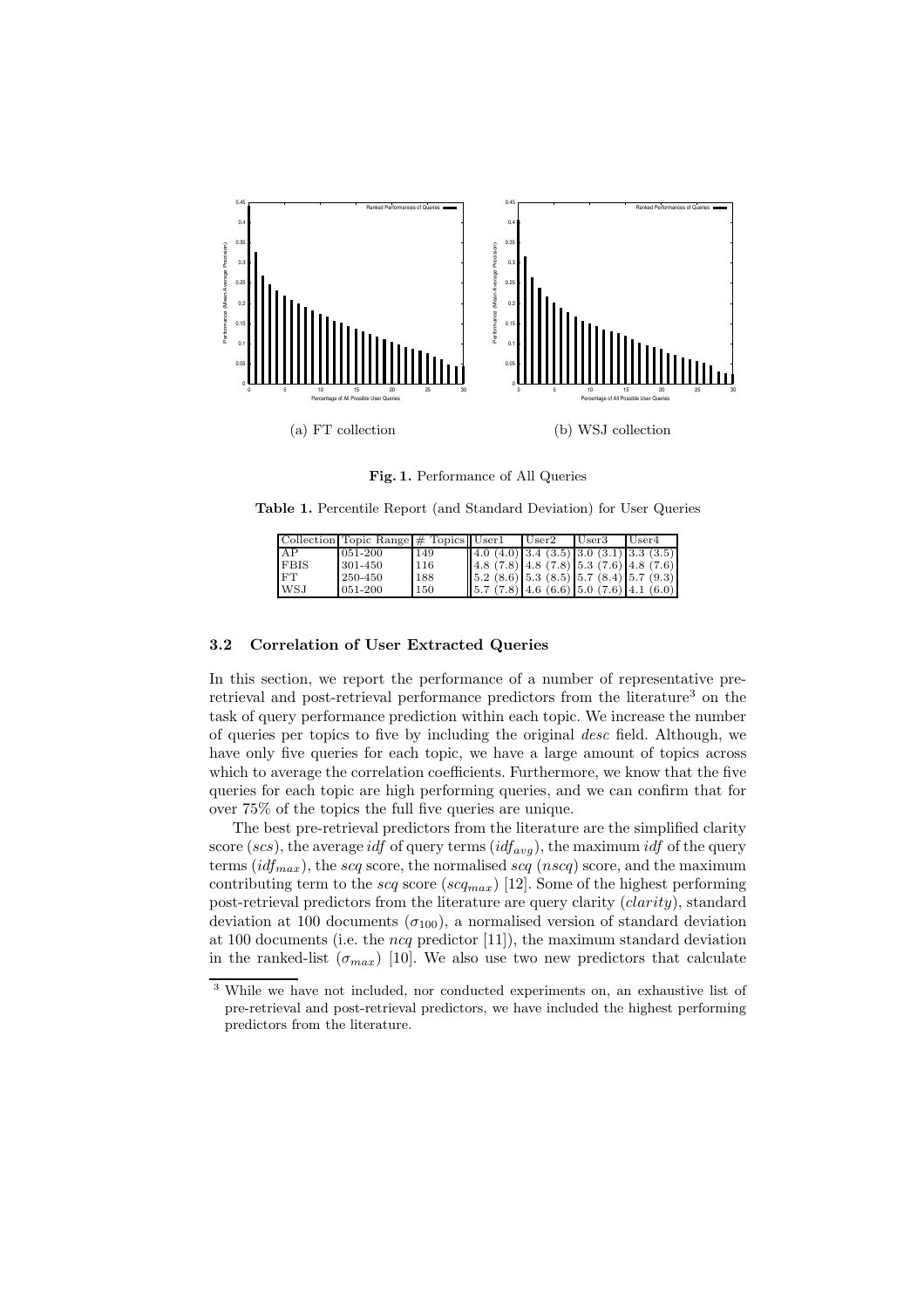the standard deviation using a variable cut-off point  $(\sigma_{50\%})$ , and a query length normalised version of that predictor  $(n(\sigma_{50\%}))$  [5].

Table 2 shows the average correlation between the output of each predictor and the performance of the user queries (i.e. those at the high performing end of the query space). Firstly, we can see that the post-retrieval predictors (bottom half of the table) outperform the pre-retrieval predictors (top half of the table) for this part of the query space. For example,  $idf_{max}$ , a high performing predictor in other studies [6], performs poorly at the high end of the query space. This is because users will often choose the same highly discriminating term when creating a query for the same topic. Therefore, it should be noted that many proposed predictors (especially pre-retrieval predictors), may not be able to distinguish between high performing queries. The highest correlated pre- and post-retrieval predictors are outlined in bold.

| Coll.              | AP               |          | FBIS              |               | FT                |               | WS.J                |               |
|--------------------|------------------|----------|-------------------|---------------|-------------------|---------------|---------------------|---------------|
| Predictor          | $\boldsymbol{r}$ | $\Omega$ | $\boldsymbol{r}$  | $\mathcal{D}$ | $\boldsymbol{r}$  | $\mathcal{O}$ | $\boldsymbol{r}$    | $\mathcal{O}$ |
| SCS                | 0.073            | 0.086    | 0.069             | 0.108         | 0.133             | 0.142         | 0.000               | 0.035         |
| $idf_{ava}$        | 0.063            | 0.067    | 0.086             | 0.109         | 0.163             | 0.153         | 0.035               | 0.051         |
| $idf_{max}$        | $-0.022$         | $-0.040$ | 0.015             | 0.123         | 0.107             | 0.131         | 0.045               | $-0.042$      |
| sca                | $-0.033$ 0.017   |          | $-0.06$           | $-0.018$      | $-0.013$          | 0.005         | $-0.015$            | 0.001         |
| $scq_{max}$        | 0.043            | 0.024    | 0.024             | 0.155         | 0.107             | 0.131         | 0.101               | 0.008         |
| nscq               | 0.122            |          | $0.093$   $0.128$ |               | $0.193$   $0.139$ |               | $0.159$ 0.073 0.106 |               |
| clarity            | 0.118            | 0.135    | 0.216             | 0.259         | 0.208             | 0.217         | 0.103               | 0.138         |
| $\sigma_{100}$     | 0.185            | 0.157    | 0.196             | 0.237         | 0.265             | 0.211         | 0.263               | 0.253         |
| $\sigma_{max}$     | 0.134            | 0.162    | 0.178             | 0.227         | 0.227             | 0.225         | 0.173               | 0.208         |
| ncq                | 0.115            | 0.136    | 0.235             | 0.283         | 0.247             | 0.232         | 0.267               | 0.246         |
| $\sigma_{50\%}$    | 0.250            | 0.238    | 0.188             | 0.211         | 0.215             | 0.214         | 0.271               | 0.260         |
| $n(\sigma_{50\%})$ | 0.368            | 0.328    | 0.280             |               | $0.340$   $0.255$ | 0.269         | 0.405               | 0.398         |

**Table 2.** Correlations ( $\rho$  and  $r$ ) for User Queries Averaged Over All Topics

## 3.3 Usability of Predictors for Query Selection

We now conduct an experiment to investigate the usefulness of the query performance predictors at selecting the best query among a group of high performing queries<sup>4</sup>. Within each topic, we use each predictor in turn to select the best query (as predicted by the predictor) and then measure the MAP of the set of queries chosen (i.e. the predictor selects one of five queries for each topic). Table 3 shows the performance  $(MAP)$  of each predictor for such a task. We deem a predictor to be useful when it consistently<sup>5</sup> outperforms the performance of the best single user. The best predictors tend to be the ones based on standard deviations (i.e.  $ncq$ ,  $\sigma_{50\%}$ , and  $n(\sigma_{50\%})$ ). Many of these predictors significantly outperform the average query for a topic. Overall, the best predictor for selecting good user queries are the  $n(\sigma_{50\%})$  predictor [5]. The predictor can outperform the best single performing set of queries.

 $^4$  Such a scenario may have applications in an collaborative search scenario.  $^5$ † and  $\ddagger$  denotes a significant increase over the average and best set of queries respectively, using a Wilcoxon test at the 0.05 level on the topics.